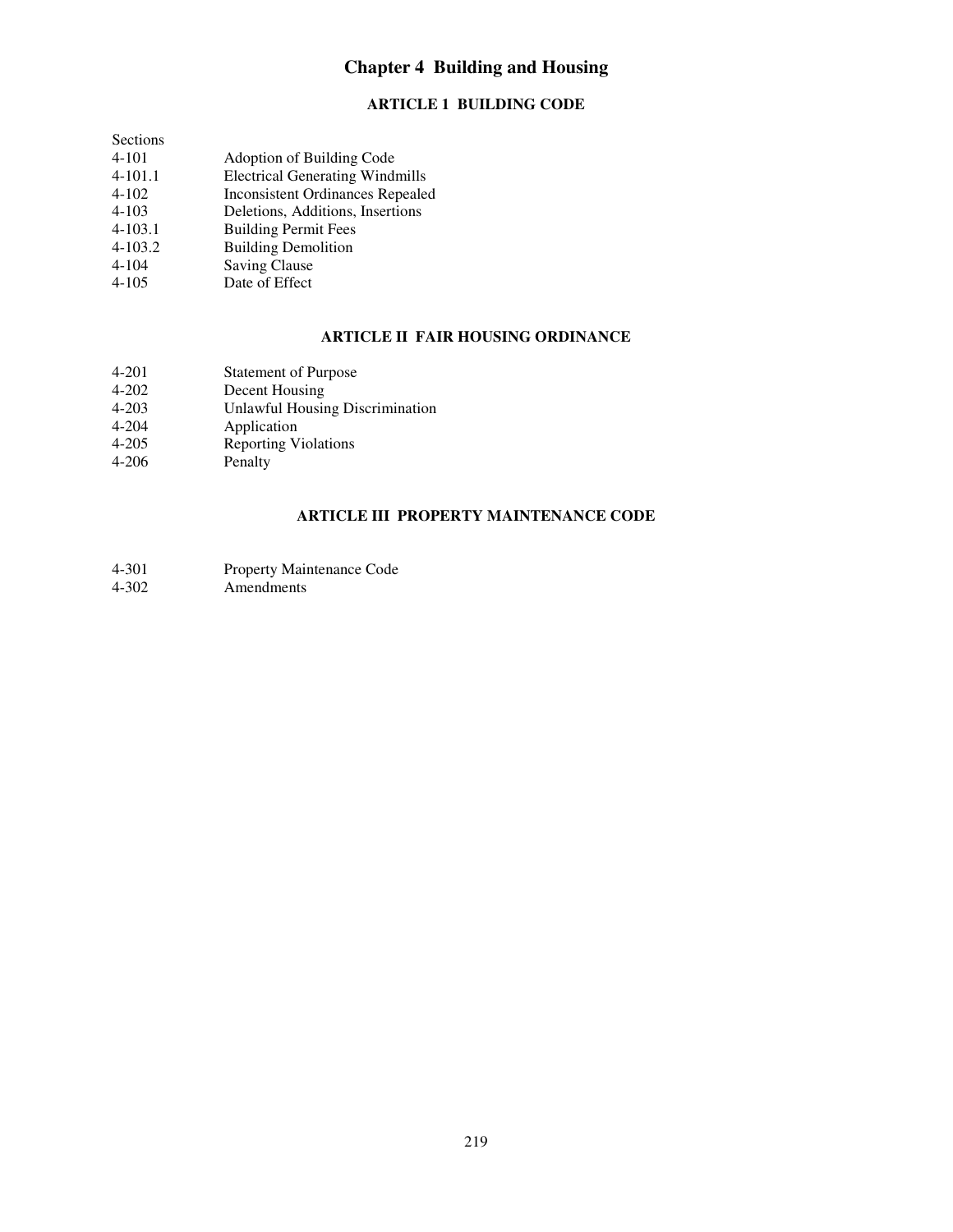### **Chapter 4 Building and Housing**

### **ARTICLE 1 BUILDING CODE**

#### **Sec. 4-101 Administration and Enforcement of Maine Uniform Building and Energy Code**

Effective December 1, 2010, the City of Caribou applies and enforces the Maine Uniform Building and Energy Code (M.U.B.E.C.), as required by 10 M.R.S.A. § 9724. The Code Enforcement Officer of the City of Caribou shall serve as the building official as defined in 25 M.R.S.A. § 2371 and shall be responsible for issuing building permits and certificates of occupancy. The Code Enforcement Officer shall be responsible for inspecting all permitted construction for compliance with all components of M.U.B.E.C., as such components may be revised from time to time by the Technical Building Codes and Standards Board. Administration and enforcement of M.U.B.E.C., including permits, fees, violations, penalties and appeals, shall be in accordance with the City of Caribou, Code of Ordinances.

### **Sec. 4-101.1 Electrical Generating Windmills**

1. The purpose of this ordinance is to ensure that privately owned electrical generating windmills are operated in a manner that limits noise and does not create a nuisance to neighbors or the community. It is the purpose of this section to promote the safe, effective and efficient use of small wind-energy systems installed to reduce the on-site consumption of utility-supplied electricity.

2. Definition: Any equipment, device or apparatus, or any part thereof, which is installed or situated for the primary purpose of generating electricity from the use of wind power.

### **Sec. 4-101.1a Installation Standards and Limitations**

**Height:** 1. No electrical generating windmill shall be installed within a lot line setback distance equal to the total height of the windmill. Nothing herein shall be construed to preempt any height limitations imposed by FAA regulations. Compliance with FAA regulations; Small wind-energy systems must comply with applicable FAA regulations, including any necessary approvals for installations close to airports.

**Noise:** 2. The maximum permissible sound pressure level of any continuous, regular, or frequent source of sound produced by any electrical generating windmill shall be limited by the time period and land use District listed in the following chart. Sound levels shall be measured at least 4 feet above ground at the property boundary.

|                              | 7 AM - 10 PM | 10 PM - 7 AM |
|------------------------------|--------------|--------------|
| <b>Residential Districts</b> | 55           | 45           |
| <b>Commercial Districts</b>  | 60           | 50           |
| <b>Industrial Districts</b>  | 65           | 50           |

#### **Sound Pressure Level Limits** (Measured in dB (a) scale)

3. The levels specified may be exceeded by 10 dBA for a single 15 minute period per day. Noise shall be measured by a meter set on the A-weighted response scale, slow response. The meter shall meet the American National Standards Institute (ANSI S1.4-1961) "*American Standard Specification for General Purpose Sound Level Meters*".

**Shadow Flutter:** 1. No installation of an electrical generating windmill shall be so positioned that the windmill rotor casts its shadow on neighboring residential structures or the curtilage area of a residential structure.

**General Requirements:** 1. All electrical generating windmills shall meet all federal, state, and local codes.

2. Compliance with the 2009 International Building Code. Building permit applications for small windenergy systems shall be accompanied by standard drawings of the wind turbine structure, including the tower, base, and footings. An engineering analysis of the tower showing compliance with the International Building Code and certified by a licensed professional engineer shall also be submitted.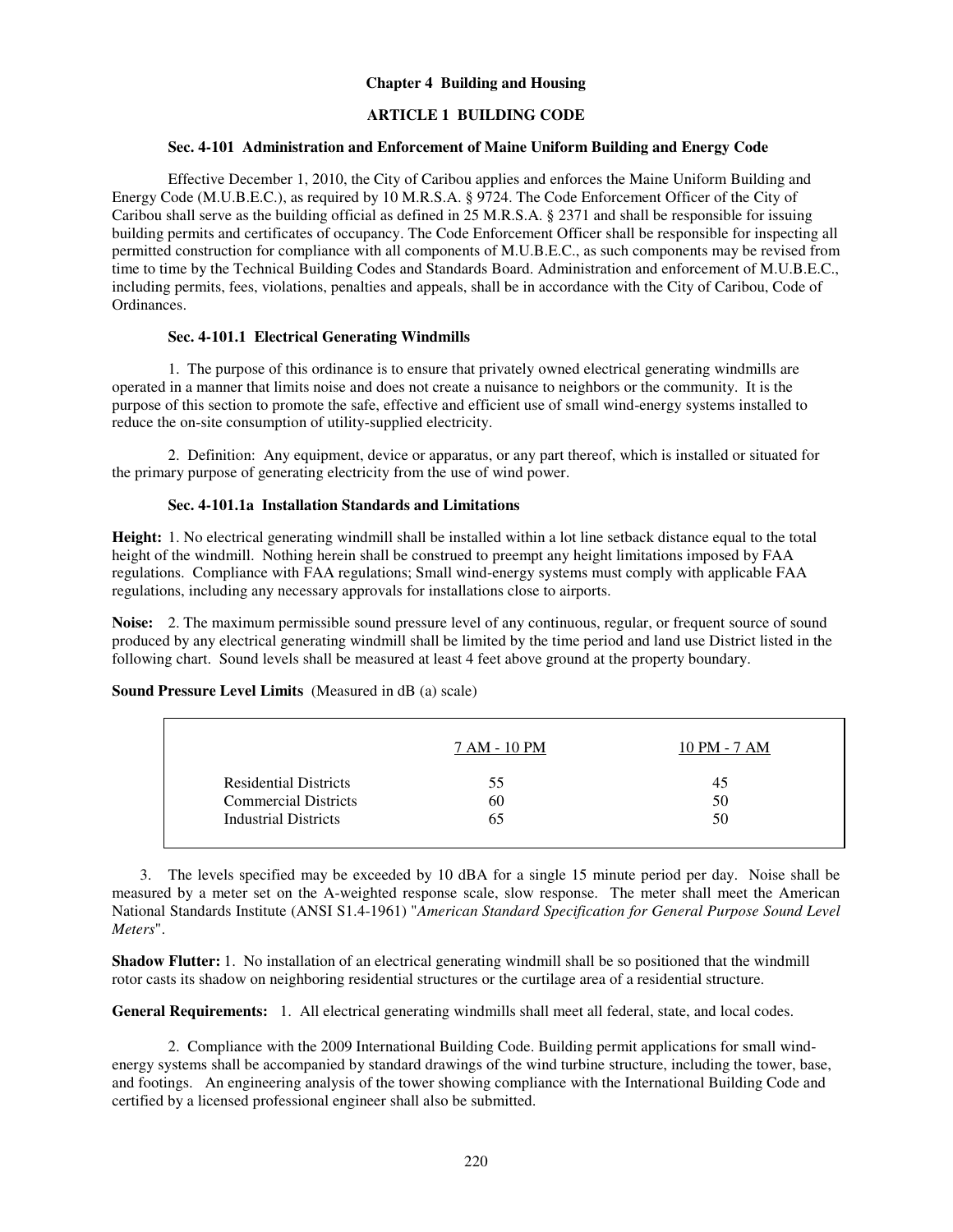3. Compliance with the 2008 National Electric Code. Building permit applications for small wind-energy systems shall be accompanied by a line drawing of the electrical components in sufficient detail to allow for a determination that the manner of installation conforms to the National Electrical Code.

4. No small wind-energy system shall be installed until evidence has been given that the local utility company (Maine Public Service Co.) has been informed of the customer's intent to install an interconnected customer-owned generator. Off-grid systems shall be exempt from this requirement.

### **Sec. 4-101.1b Permit required.**

1. No installation shall be allowed without first obtaining a permit from the Code Enforcement Officer. Application for such permit shall be made to the Code Enforcement Officer on forms provided. All installations must comply with state and federal regulations and manufacturer's installation instructions. All permit applications must include a copy of the manufacturer's installation instructions.

2. The permit fee shall be based on the building permit fee schedule.

### **Sec. 4-101.1c Existing electrical generating windmills**

1. Any electrical generating windmill in existence, installed, and operating or operable on the effective date of this ordinance shall be allowed to remain provided that the owner registers the electrical generating windmill within 60 days of the effective date of this ordinance with the Code Enforcement Officer. There is no fee to register an existing electrical generating windmill.

2. Any electrical generating windmill found to be located within Caribou after the 60 day registration period that is not registered may be ordered to be removed from Caribou by the City Council.

#### **Sec. 4-101.1d Penalty**

1. Any person, owner, or operator of an electrical generating windmill found to be in violation of this ordinance may be charged, and a civil action may be brought against them. Anyone violating this ordinance may be prosecuted pursuant to MRSA, Title 30-A, §4452. A minimum fine of \$100.00 up to \$2,500.00 for each offense per day plus legal fees and court costs will be requested by the City of Caribou.

#### **Sec. 4-101.1e Severability**

1.Should any section, paragraph, sentence, clause, or phrase of this ordinance be declared unconstitutional or invalid for any reason, the remainder of said ordinance shall not be affected thereby.

### **Sec. 4-102 Inconsistent Ordinance Repealed**

The Building Code of the City of Caribou entitled National Building Code 1996 and all other ordinances or parts of ordinances or parts of ordinances in conflict herewith are hereby repealed.

#### **Sec. 4-103 Additions, Insertions and Changes**

The following sections are hereby revised as follows to the 1996 BOCA National Building Code:

Page 1, Section 101.1 & probably Caribou, Maine.

 Page 6, Section 116.4 line 6, "As per 30-A, M.R.S.A. §4452, Fines from \$100.00-\$2,500.00 per violation per day for first time violators and higher penalties for subsequent violations".

 Delete Sections 123.1 through 124.8 Delete Article 19.

### **Sec. 4-103.1 Building Permit Fees**

Fee Schedule: The fee for each plan examination, building permit and inspection shall be \$50.

Failure to get a permit before building construction begins shall cause the permit fee to double.

Demolition Permits shall be free.

 **Historical Note:** Sec. 4-103.1 as amended March 27, 2017.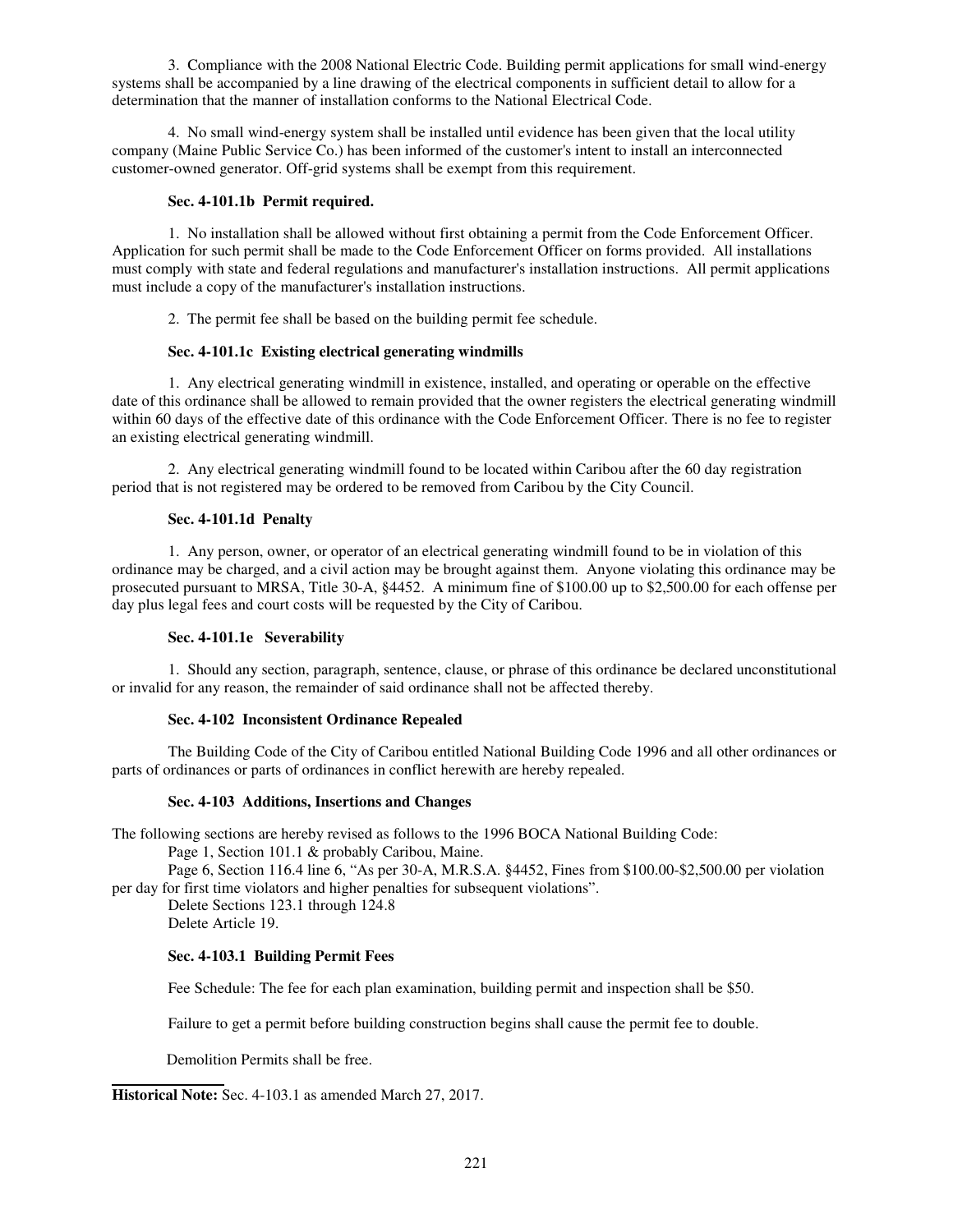### **Sec. 4-103.2 Building Demolition**

a. Any building or structure to be demolished within the City of Caribou, (urban or suburban) requires a Demolition Permit issued by the Code Enforcement Office. Any property owner wishing to obtain a demolition permit must provide the CEO with proof of ownership or a copy of the deed, a completed Demolition Permit Application and schedule of demolition activity. All demolition, clean up and at least one foot of gravel cover with loam and mulch must be completed within one year from the date the permit is issued.

 Any contractor applying for a Demolition Permit on behalf of the property owner must also provide a copy of a signed contract by the owner. Any person wishing to demolish a building must provide written proof that all utility providers have removed service from the building to be razed.

 b. The Caribou Fire Department must be notified at least 5 business days in advance of the commencement of demolition. At the discretion of the Caribou Fire Chief or their designee, the Fire Department may choose to burn the building as a training exercise provided the property owner initially request such action for consideration.

c. Prior to the commencement of demolition, on the day the building is to be razed, the site must be inspected by the Caribou Building Inspector. The inspection must be scheduled with at least a 24 hour notice in advance.

d. No demolition debris may be buried on site within the Urban Compact Zone.

Demolition debris may be buried on site if located outside of the Urban Compact Zone with the following provisions:

- 1.) No debris may be buried within 100 feet of any property line.
- 2.) No debris may be buried within 100 feet of an existing water well.
- 3.) Biodegradable and inert demolition debris may be buried on site.
- 4.) Inert materials such as brick, concrete or stone may be buried on site, hauled to an off site gravel pit or delivered to a Licensed Disposal Facility.
- 5.) All non biodegradable debris such as asphalt shingles, asbestos, carpeting, sheetrock, vinyl or metal siding, painted materials or similar materials must be delivered to the Tri Community Landfill or another Licensed Disposal Facility. If materials are to be delivered to a Licensed Disposal Facility, a copy of the contract with the Disposal Facility must accompany the Demolition Permit Application.
- 6.) The burial site must be covered with sufficient loam and seeding to prevent erosion of the site unless established as impervious surface pursuant to the redevelopment of the site.

e. A final inspection is required. The owner or contractor must notify the Code Enforcement Officer at the completion of site recovery.

Note: Maine State Law requires demolition notification to the Department of Environmental Protection for certain buildings and buildings with asbestos to be made by the owner.

 A record of any demolished building buried on site must be recorded at the Registry of Deeds for Aroostook County in Houlton.

#### **Sec. 4-104 Saving Clause**

 Nothing in this Ordinance or in the Building Code hereby adopted shall be construed to affect any suit or proceeding impending in any court, or any rights acquired, or liability incurred, or any cause or causes of action acquired or existing, under any act or ordinance hereby repealed as cited in Section 2 of this Ordinance; nor shall any just or legal right or remedy of any character be lost, impaired or affected by this Ordinance.

### **Sec. 4-105 Date of Effect**

The City Clerk shall certify to the adoption of this Ordinance and cause the same to be published as required by law; and the Ordinance shall take full force and effect September 1, 1997, adopted July 14, 1997.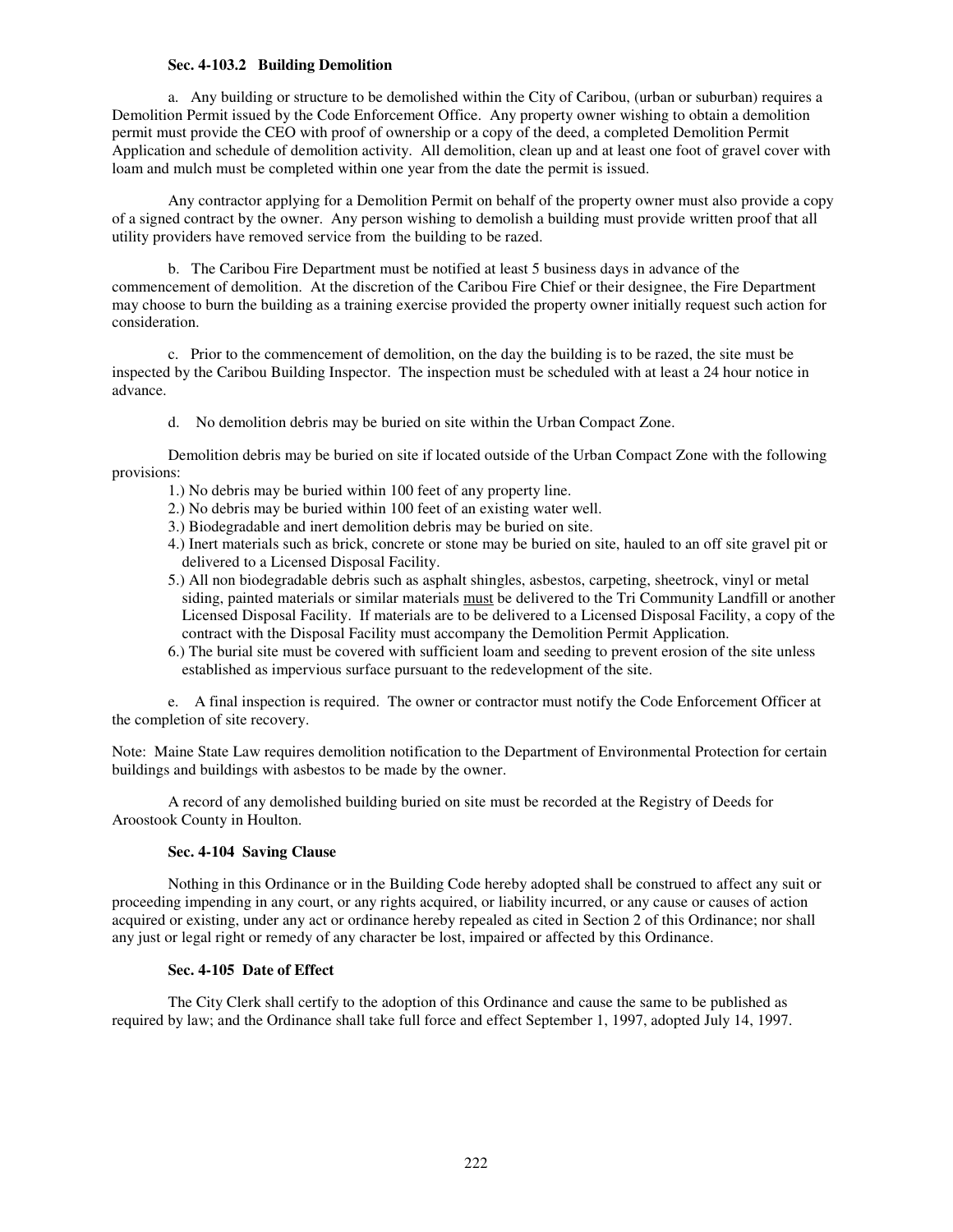**Historical Note:** adopted June 4, 1980, replacing Chapter 1 of the 1956 Caribou Code. Amended July 14, 1997; Section 4-103 as amended February 27, 2006; Section 4-103.1 & 4-103.2 was added February 27, 2006; Section 4- 101.1 was added November 28, 2006; Section 4-103.1 was amended August 17, 2009; Section 4-103.3 was adopted August 17, 2009; Section 4-103.1 was amended March 22, 2010; Section 4-101.2 was adopted April 12, 2010; Section 4-101, the Maine Uniform Building and Energy Code (M.U.B.E.C.) was adopted by the City Council February 14, 2011; Sections 4-103.1 & 4-103.2 were amended February 14, 2011.

**State Law Reference:** 30 MRSA §2156; 5 MRSA §1742(6-A); 25 MRSA §§2351-2360; 30 MRSA §2151(4); District Court Civil Rule 80F.

**Cross Reference:** Chapter 13, Article 1, Section 13-106.

 $\overline{a}$ 

#### **ARTICLE II FAIR HOUSING ORDINANCE**

#### **Sec 4-201 Statement of Purpose**

 To protect the public welfare, it is declared to be the policy of the City to keep continually in review all practices infringing on the basic human right to decent housing; and to prevent discrimination in housing on account of race, color, sex, physical or mental handicap, religion, ancestry or national origin; and to prevent discrimination in the extension of credit on account of age, race, color, sex, marital status, religion, ancestry or national origin.

#### **Sec. 4-202 Decent Housing**

 The opportunity for an individual to secure decent housing in accordance with his or her ability to pay, and without discrimination because of race, color, sex, physical or mental handicap, religion, ancestry or national origin is hereby recognized as and declared to be a civil right.

#### **Sec. 4-203 Unlawful Housing Discrimination**

It shall be unlawful housing discrimination, in violation of this Article:

*1. Owner, Lessee, Managing Agent.* For any owner, lessee, sublessee, managing agent, or other person having the right to sell, rent, lease or manage a housing accommodation, or any agent of these to make or cause to be made any written or oral inquiry concerning the race or color, sex, physical or mental handicap, religion, ancestry or national origin of any prospective purchaser, occupant, or tenant of such housing accommodation; or to refuse to show or refuse to sell, rent, lease, let or otherwise deny to or withhold from any individual such housing accommodation because of the race or color, sex, physical or mental handicap, religion, ancestry or national origin of such individual; or to issue any advertisement relating to the sale, rental or lease of such housing accommodation which indicates any preference, limitation, specification or discrimination based upon race or color, sex, physical or mental handicap, religion, ancestry or national origin; or to discriminate against any individual because of race or color, sex, physical or mental handicap, religion, ancestry or national origin in the price, terms, conditions or privileges of the sale, rental or lease of any such housing accommodations or in the furnishing of facilities or services in connection therewith, or to convict or attempt to evict any tenant of any housing accommodation because of the race or color, sex, physical or mental handicap, religion, ancestry or national origin of such tenant;

*2.Realtors.* For any real estate broker or real estate sales person, or agent of one of them, to fall or refuse to show any applicant for a housing accommodation any such accommodation listed for sale, lease or rental, because of the race or color, sex, physical or mental handicap, religion, ancestry or national origin or such applicant or of any intended occupant of such accommodation, or to misrepresent, for the purpose of discriminating on account of the race or color, sex, physical or mental handicap, religion, ancestry or national origin of such applicant or intended occupant, the availability or asking price of a housing accommodation listed for sale, lease, or rental; or for such a reason fail to communicate to the person having the right to sell or lease such housing accommodation any offer for the same made by any applicant thereof; or in any other manner to discriminate against any applicant for housing because of race or color, sex, physical or mental handicap, religion, ancestry or national origin of such applicant or of any intended occupant of the housing accommodation, or to make or cause to be made any written or oral inquiry or record concerning the race or color, sex, physical or mental handicap, religion, ancestry or nation origin of any such applicant or intended occupant, or to accept for listing any housing accommodation when the person having the right to sell or lease the same has directly or indirectly indicated an intention of discriminating among prospective tenants or purchasers on the ground of their race or color, sex, physical or mental handicap, religion, ancestry or national origin, or when he knows or has reason to know that the person having the right to sell or lease such housing accommodation has made a practice of such discrimination since July 1, 1972;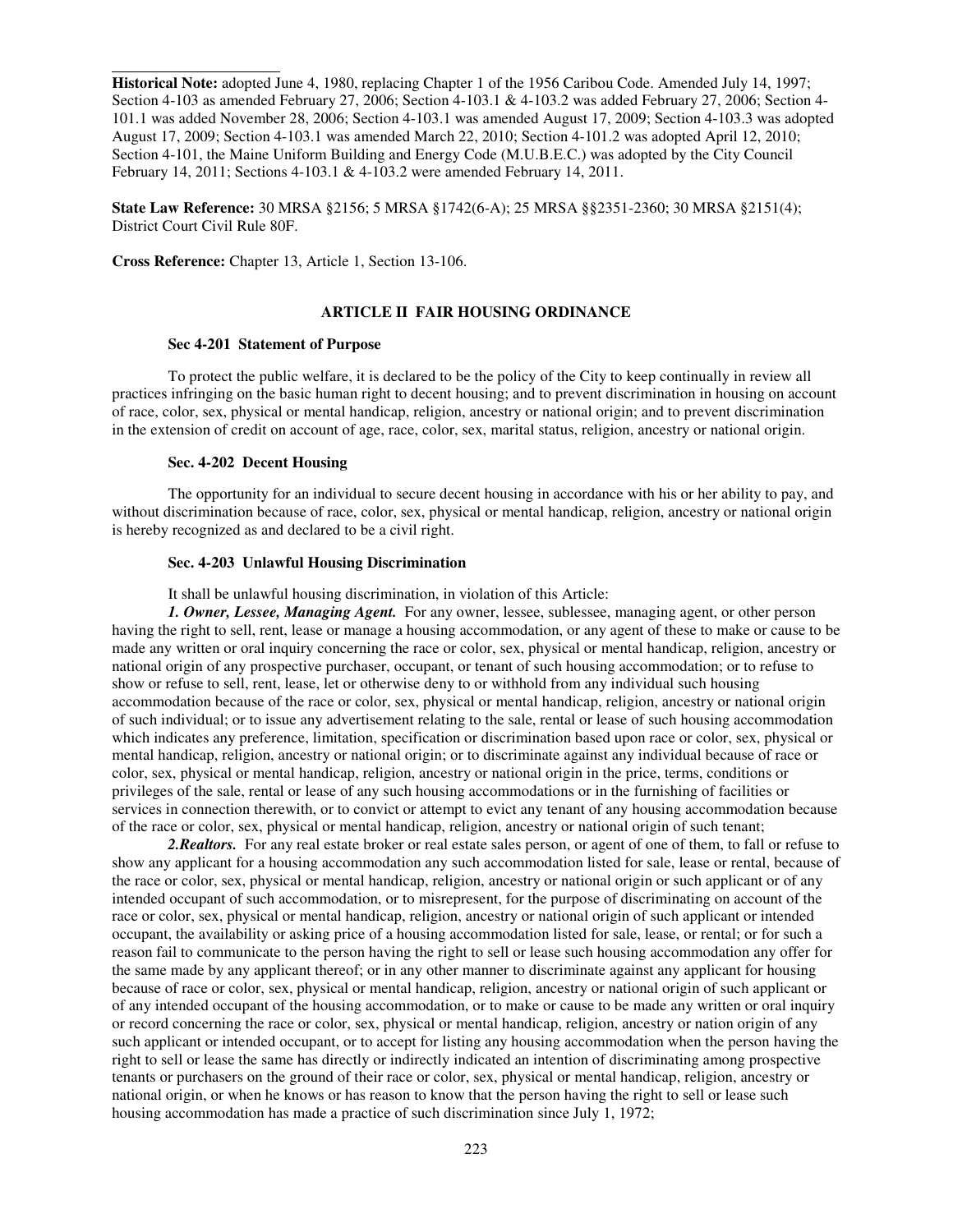*3.People Providing Financial Assistance.* For any person to whom application is made for a loan or other form of financial assistance for the acquisition, construction, rehabilitation, repair or maintenance of any housing accommodation, whether secured or unsecured, or agent of such person, to make or cause to be made any oral or written inquiry concerning the race or color, sex, physical or mental handicap, religion, ancestry or national origin of any individual seeking such financial assistance, or of existing or prospective occupants or tenants of such housing accommodations; or to discriminate in the granting of such financial assistance, or in the terms, conditions or privileges relating to the obtaining or use of any such financial assistance against any applicant because of the race or color, sex, physical or mental handicap, religion, ancestry or national origin of such applicant or of the existing or prospective occupants or tenants.

*4.Tenants Receiving Public Assistance.* For any person furnishing rental premises to refuse to rent or impose different terms of tenancy to any individual who is a recipient of federal, state or local public assistance, including medical assistance and housing subsidies solely because of such individual's status as such recipient.

#### **Sec. 4-204 Application**

Nothing in this Article shall be construed in any manner to prohibit or limit the exercise of the privilege of every person and the agent of any person having the right to sell, rent, lease or manage a housing accommodation to set up and enforce specifications in the selling, renting, leasing or letting thereof or in the furnishings of facilities or services in connection therewith which are not based on the race, color, sex, physical or mental handicap, religion or country of ancestral origin, the receipt of public assistance payments of any prospective or actual purchaser, lessee, tenant or occupant thereof. Nothing in this Article contained shall be construed in any manner to prohibit or limit the exercise or the privilege of every person and the agent of any person making loans for or offering financial assistance in the acquisition, construction, rehabilitation, repair or maintenance or housing accommodations, to set standards and preferences, terms, conditions, imitations or specifications for the granting of such loans or financial assistance which are not based on the race, color, sex, physical or mental handicap, religion or country of ancestral origin, the receipt of public assistance payments of the applicant for such loan or financial assistance or, of any existing or prospective owner, lessee, tenant, or occupant of such housing accommodation.

#### **Sec. 4-205 Reporting Violations**

Any person, who has been discriminated against, in violation of this Article, may call the City Office at 493-3324 between the hours of 8:00 am and 5:00 pm, Monday through Friday.

### **Sec 4-206 Penalty**

 $\overline{a}$ 

Any person who shall violate any provision of this Article, shall be liable to a penalty of up to \$50.00.

Historical Note: Fair Housing Ordinance was adopted September 3, 1980; **State Law Reference:** 5 M.R.S.A. §4581 et seq.

### **ARTICLE III PROPERTY MAINTENANCE CODE**

#### **Sec. 4-301 Property Maintenance Code**

 The City of Caribou adopted the 2015 edition of the *International Property Maintenance Code*, regulating and governing the conditions and maintenance of all property, buildings and structures; by providing the standards for supplied utilities and facilities and other physical things and conditions essential to ensure that structures are safe, sanitary and fit for occupation and use; and the condemnation of buildings and structures unfit for human occupancy and use, and the demolition of such existing structures in the City of Caribou; providing for the issuance of permits and collection of fees therefor.

### **Sec. 4-302 Amendments**

 The City Council of the City of Caribou, County of Aroostook, State of Maine, pursuant to the requirements of the City of Caribou Charter, Section 2.11(1) does ordain the following: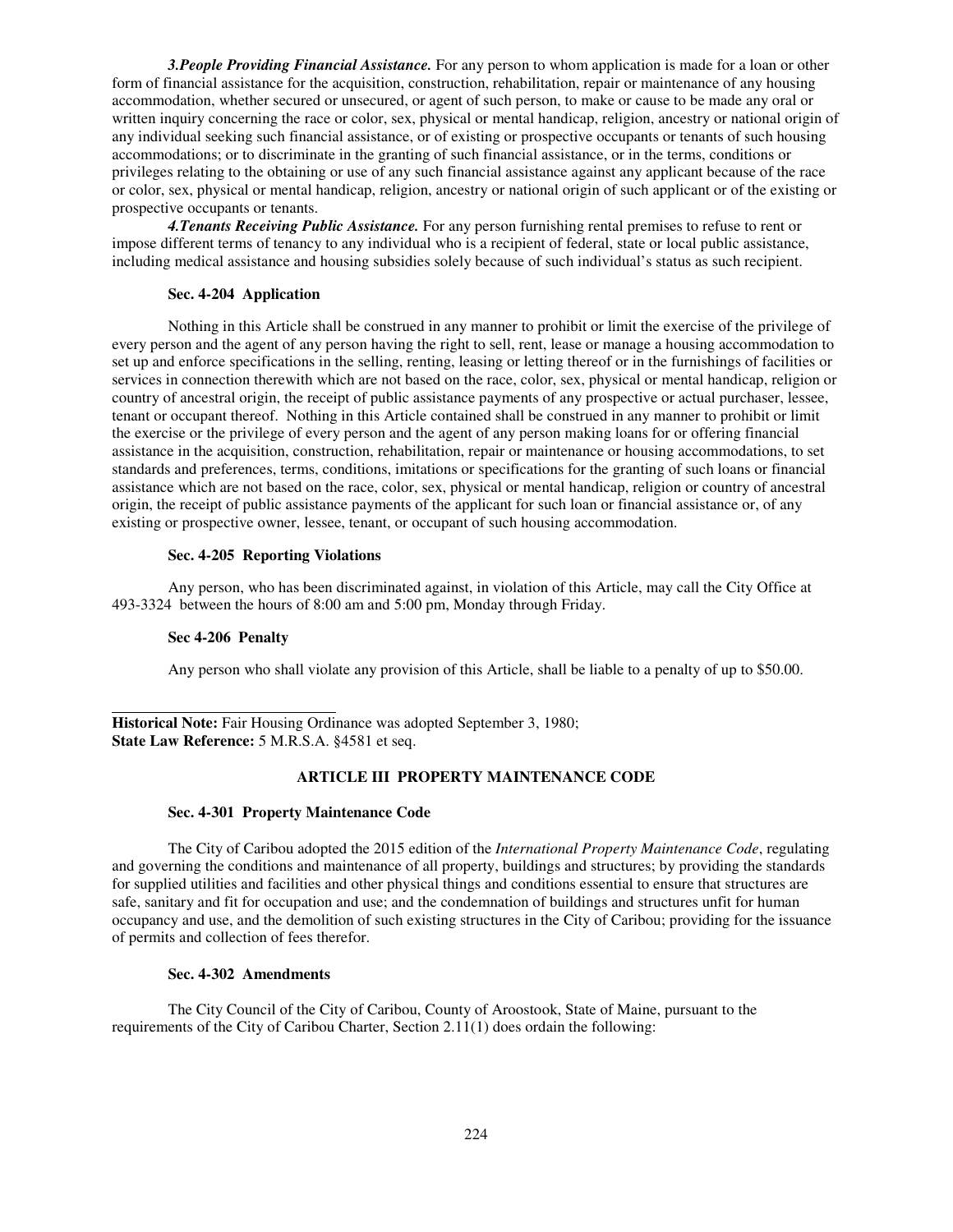**Section 1**. The *International Property Maintenance Code*, 2012 edition, as adopted by the Caribou City Council in Ordinance 2013-12 is hereby repealed.

**Section 2.** That the *International Property Maintenance Code*, 2015 edition, as published by the International Code Council, be and is hereby adopted as the Property Maintenance Code of the City of Caribou, in the State of Maine for regulating and governing the conditions and maintenance of all property, buildings and structures; by providing the standards for supplied utilities and facilities and other physical things and conditions essential to ensure that structures are safe, sanitary and fit for occupation and use; and the condemnation of buildings and structures unfit for human occupancy and use, and the demolition of such existing structures as herein provided; providing for the issuance of permits and collection of fees therefor; and each and all of the regulations, provisions, penalties, conditions and terms of said Property Maintenance Code on file in the office of the City Clerk City of Caribou are hereby referred to, adopted, and made a part hereof, as if fully set out in this legislation, with the additions, insertions, deletions and changes, if any, prescribed in Section 2 of this ordinance.

**Section 3.** The following sections are hereby revised: Section 101.1. Insert: City of Caribou

Section 103.5. Insert: The minimum penalty for a specific violation is \$50 payable to the City. The fees for activities and services performed to correct or abate a violation shall be at a cost plus a 10% administrative fee payable to the City.

Section 112.4. Insert: \$25 and \$2,500

Section 302.4. Insert: 7 inches within the Urban Compact Zone

Section 304.14. Insert: May 1 and October 1

Section 602.2. Strike  $68^{\circ}$  F (20°C) and insert  $65^{\circ}$  F (18.4°C)

Section 602.3. Insert: October 1 and May 1

Section 602.4. Insert: October 1 and May 1

**Section 4.** If another ordinance, or portion of ordinance, is found to conflict with the ordinances herewith that this ordinance shall supersede any other ordinance.

**Section 5.** That if any section, subsection, sentence, clause or phrase of this legislation is, for any reason, held to be unconstitutional, such decision shall not affect the validity of the remaining portions of this ordinance. The City Council hereby declares that it would have passed this law, and each section, subsection, clause or phrase thereof, irrespective of the fact that any one or more sections, subsections, sentences, clauses and phrases be declared unconstitutional.